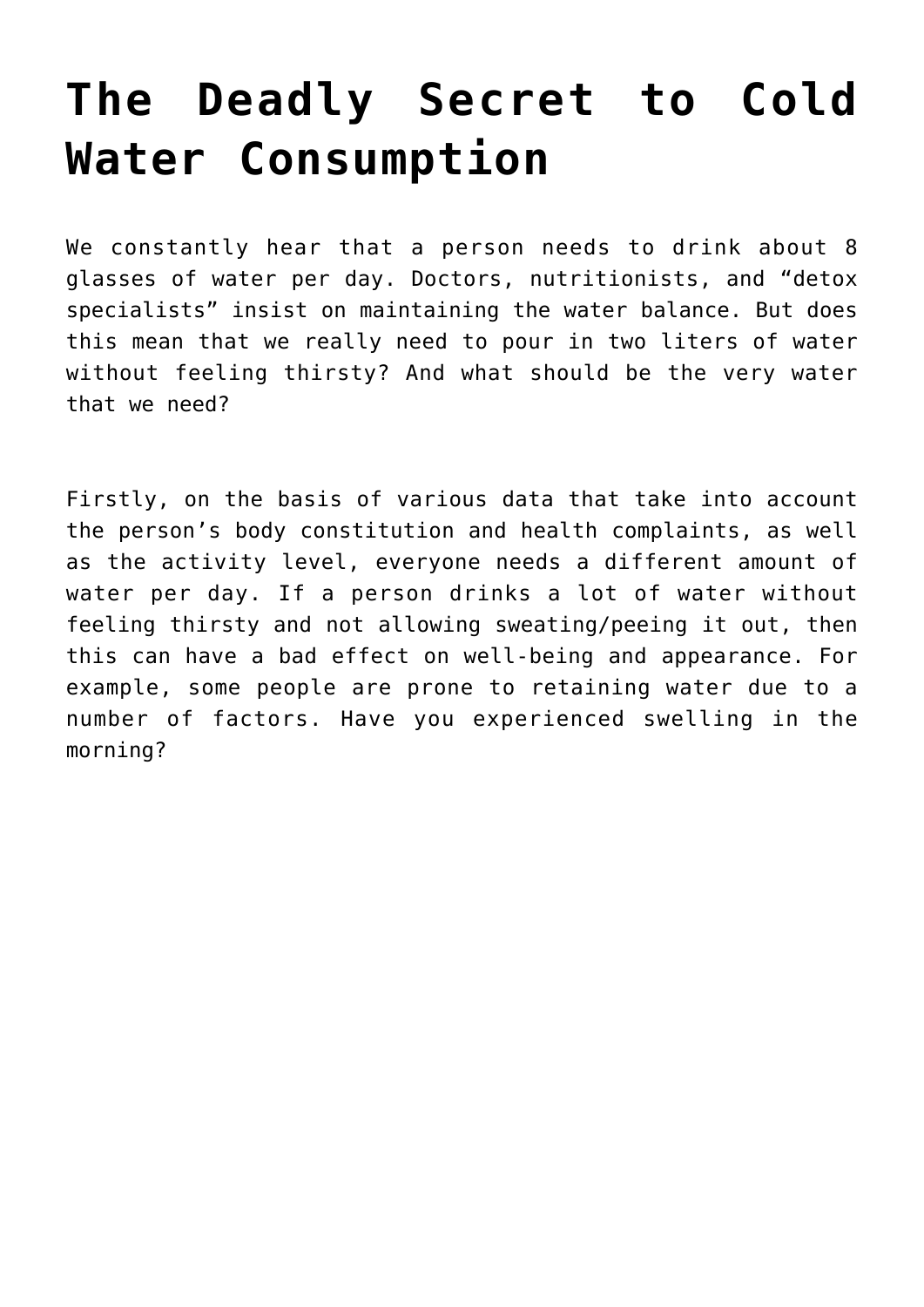

Cold Water is NOT Good for Your Digestion

So, how much water do you need to drink?

- 1. Divide your weight in pounds by 2 and drink that amount of water in ounces per day if you have a sedentary lifestyle.
- 2. For every cup of coffee, caffeinated tea or soda (please, stop drinking soda right now!) you need to add a cup of water. Caffeine makes you lose water, so if you think 5 cups of tea and coffee will make you hydrated you are very wrong!
- 3. Add more electrolytes into your water before, during, and after an intense workout.
- 4. Watch the color of your urine if it is dark yellow and even orange, it means you are dehydrated and need to increase fluids!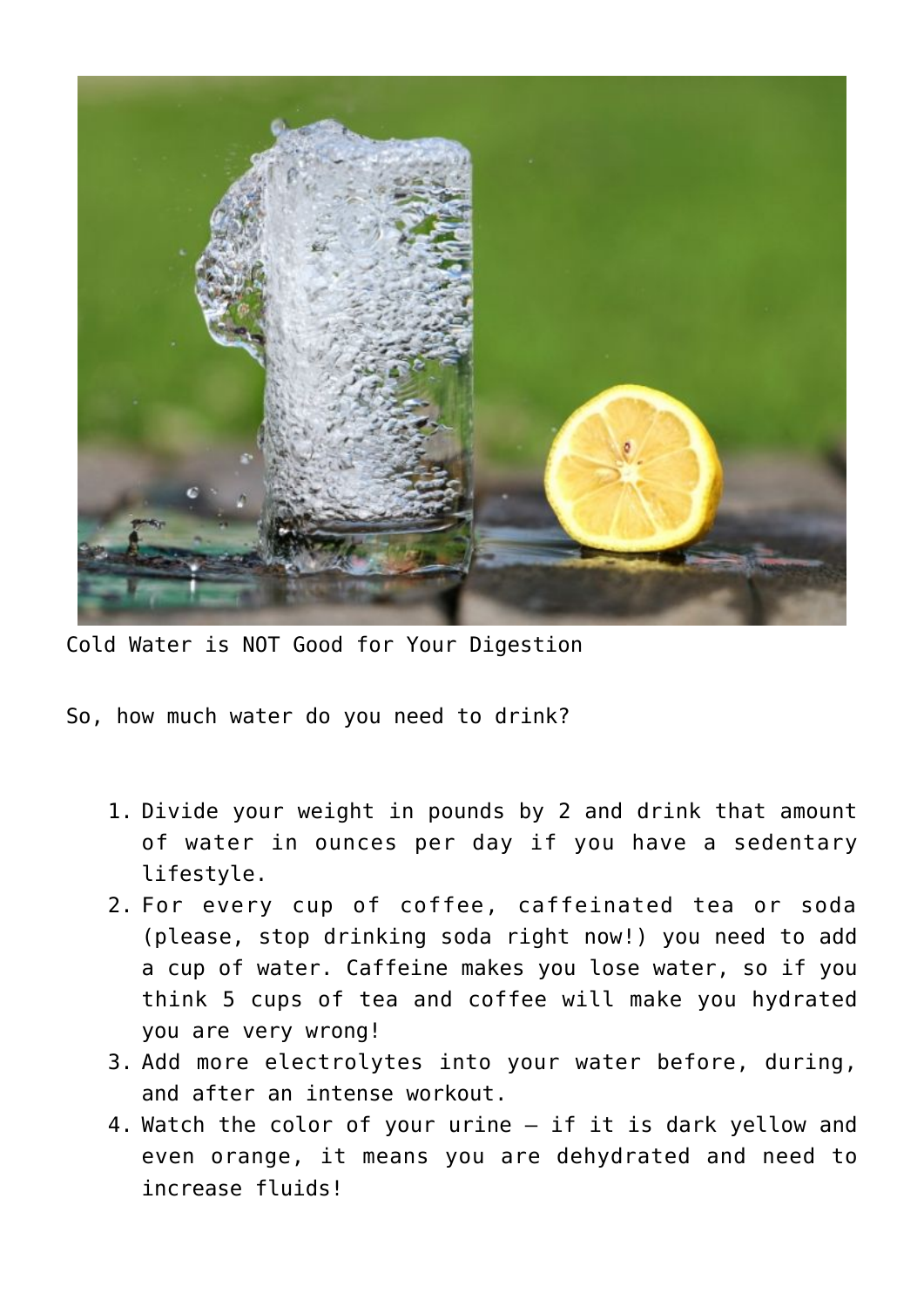So, apparently at times I do drink too much based on all the above-mentioned factors, because at least 3 days out of 7, I hardly move, working at the computer. Of course, I do not urge you to reduce your daily intake of water, but it's worth considering. Look at your health state, evaluate.

The second, no less important question relates to the quality of the water that you choose. I think everyone knows that it is worth consuming only purified filtered water. In Arizona, water is especially not good for drinking without filtering. Some good filter devices are Reverse Osmosis water, Berkey water filter, and more. They all have their advantages and disadvantages, so pick wisely.

But what temperature should this water be? Imagine a beautiful glass with lemonade and pieces of ice that we reach for when it is hot or after a workout. Unfortunately, drinking a glass of cold water, you will not help yourself, but rather harm yourself. Cold or iced water negatively affects digestion. Cold or iced water causes the following issue: the body needs to spend energy to warm the cold liquid to body temperature to start the digestion process. And this energy could be useful for the digestive system and metabolism. In addition, some studies report problems with the digestion of fats after drinking cold drinks.

So, let's compare European countries and the United States! It is hard to find cold water in Europe. It is IMPOSSIBLE to find iced water in Europe! You are also not offered automatically iced or cold water when you sit down at the restaurant. Well, partially it may be due to the lack of enthusiasm on the part of European waiters, but why would they be blamed if they do not work for tips and there is nothing to incentivize them to work better or harder? Have you been to some European